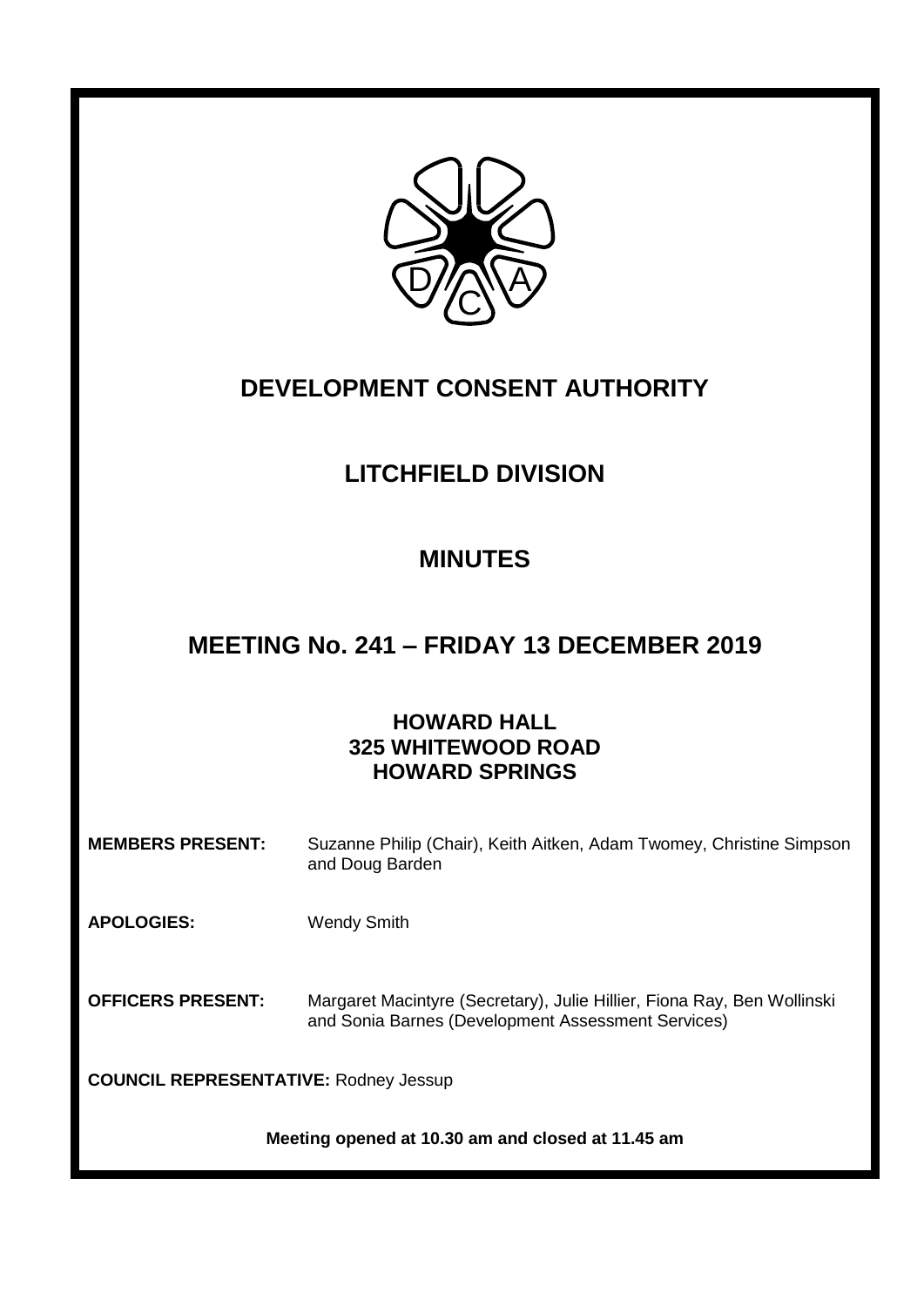**MINUTES RECORD THE EVIDENTIARY STAGE AND THE DELIBERATIVE STAGE SEPARATELY. THESE MINUTES RECORD THE DELIBERATIVE STAGE. THE TWO STAGES ARE GENERALLY HELD AT DIFFERENT TIME DURING THE MEETING AND INVITEES ARE PRESENT FOR THE EVIDENTIARY STAGE ONLY.**

# **ITEM 1**

### **CLEARING OF NATIVE VEGETATION**

**SECTION 4904 (275) COX PENINSULA ROAD, BERRY SPRINGS, HUNDRED OF STRANGWAYS**

**APPLICANT** Matthew Bosanac

DAS tabled an amended recommended condition precedent and comments from DENR dated 9 December 2019.

Mr Matthew Bosanac attended.

**RESOLVED** That, pursuant to section 53(a) of the *Planning Act 1999*, the Development Consent **199/19** Authority consent to the application to develop Section 4904 (275) Cox Peninsula Road, Hundred of Strangways for the purpose of clearing native vegetation subject to the following conditions:

### **CONDITIONS PRECEDENT**

- 1. Prior to the endorsement of plans and prior to the commencement of works (including site preparation), amended plans to the satisfaction of the consent authority must be submitted to and approved by the consent authority. When approved, the plans will be endorsed and will then form part of the permit. The plans must be generally in accordance with the plans submitted with the a authority but modified to show:
	- the parcel boundaries;
	- the boundary of the area proposed for clearing labelled as "permitted clearing";
	- the boundary of the area or areas proposed for retaining as a buffer and/or revegetation; and
	- any areas of riparian vegetation and locations of buffers provided to this vegetation.
- 2. Prior to the endorsement of plans and prior to the commencement of works, a schematic plan demonstrating the on-site collection of stormwater and its discharge into Litchfield Council's stormwater drainage system shall be submitted to and approved by Litchfield Council. The plan shall include details of site levels and Council's stormwater drainage connection point(s).
	- i. The plan shall demonstrate that stormwater run-off is capable of being discharged across the lot surface to the main drainage system or to an approved alternate connection.
	- Ii Litchfield Council stormwater discharge guidelines do not allow concentrated discharge of stormwater form rural lots to adjoining properties or the road reserve.
	- iii. The applicant's plans shall demonstrate that no contaminated water shall enter any waterway or Litchfield Council's drainage system.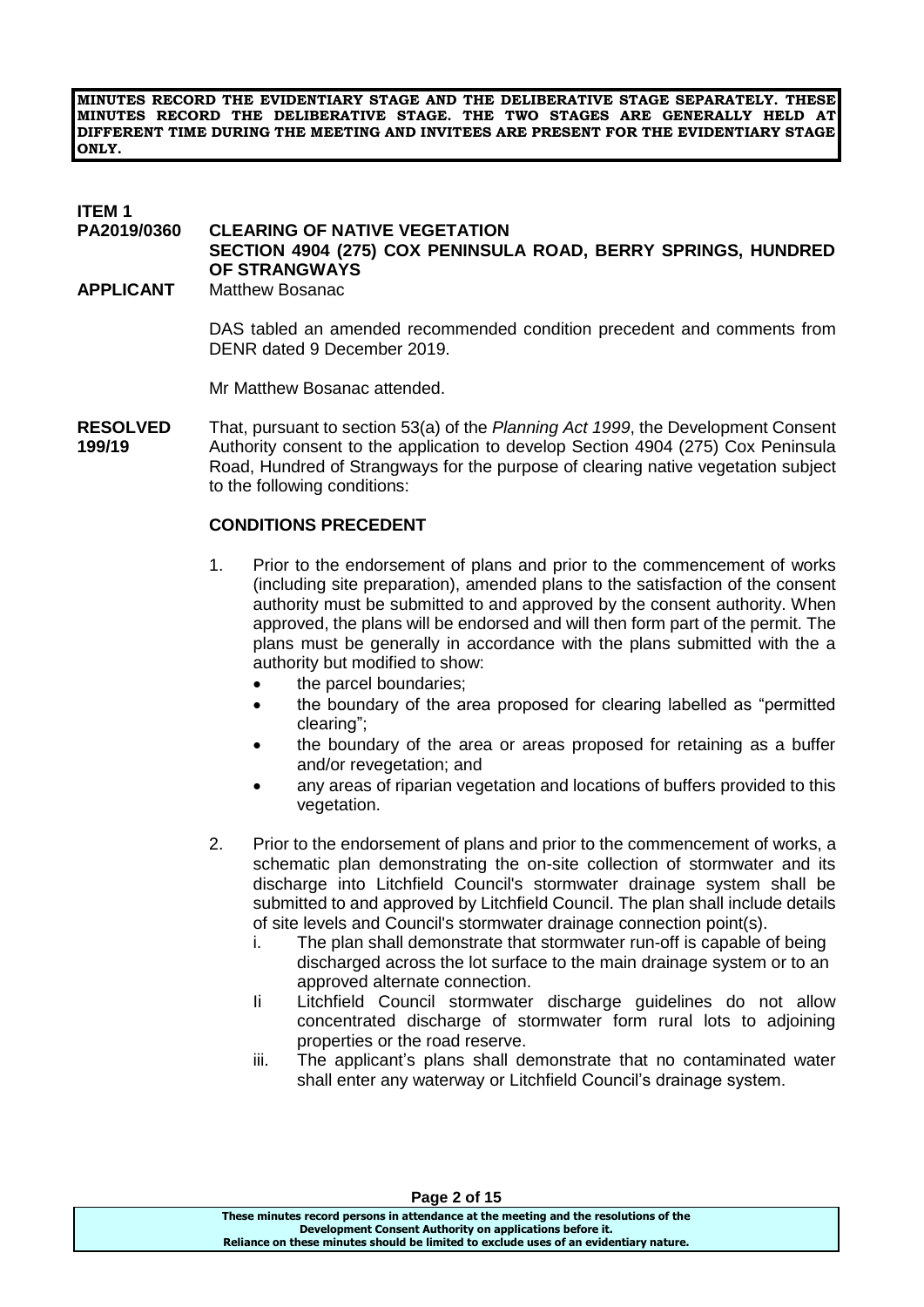### **GENERAL CONDITIONS**

- 3. The works carried out under this permit shall be in accordance with the drawings endorsed as forming part of this permit.
- 4. The kerb crossovers and/or driveways to the site are to meet the technical standards of Litchfield Council. The owner shall remove disused crossovers; provide footpaths/cycleways, as required by Litchfield Council; collect stormwater and discharge it to the drainage network; and undertake reinstatement works; all to the technical requirements and satisfaction of the Director Infrastructure and Operations, Litchfield Council, and at no cost to Litchfield Council.
- 5. Any developments on or adjacent to any easements on site in favour of Council shall be carried out to the requirements and satisfaction of the Director Infrastructure and Operations, Litchfield Council.
- 6. The clearing of native vegetation is to be undertaken only in the areas identified on the endorsed drawing as "Permitted Clearing". All remaining native vegetation is to be maintained to the satisfaction of the consent authority.

The permit holder must ensure that the clearing operator has a copy of the permit, including the endorsed drawing, at all times during the clearing operation.

Before the vegetation removal starts, the boundaries of all vegetation stands to be removed and retained must be clearly marked on the ground or marked with tape or temporary fencing to the satisfaction of the consent authority.

7. Appropriate erosion and sediment control measures must be effectively implemented throughout the clearing and establishment phase of the development including measures to address seasonal timing of works, management of groundcover and minimisation of bare ground, crop layout and maintenance of natural sheet flow patterns, avoidance or removal of soil windrows or other surface modifications that create concentrated flow paths for runoff, and the installation of erosion controls on access tracks, fencelines and firebreaks where appropriate. All disturbed soil surfaces must be satisfactorily stabilised against erosion at completion of works, to the satisfaction of the consent authority. Information resources are available on the IECA website www.austieca.com.au and the Department of Environment and Natural Resources ESCP Standard Requirements 2019 and Land Management Factsheets available at https:/ /nt.gov.au/environment-soil-landvegetation. For further advice, contact the Land Development Coordination Branch: (08) 8999 4446.

### **NOTES:**

- 1. Inspection fees and charges may apply in accordance with Litchfield Council's current Fees and Charges. Additional information can be found at www.litchfield.nt.gov.au.
- 2. Works Permit is required from Litchfield Council before commencement of any work within the road reserve, which would include creation of any driveway crossover connecting to Litchfield Council's road network.

### **Page 3 of 15**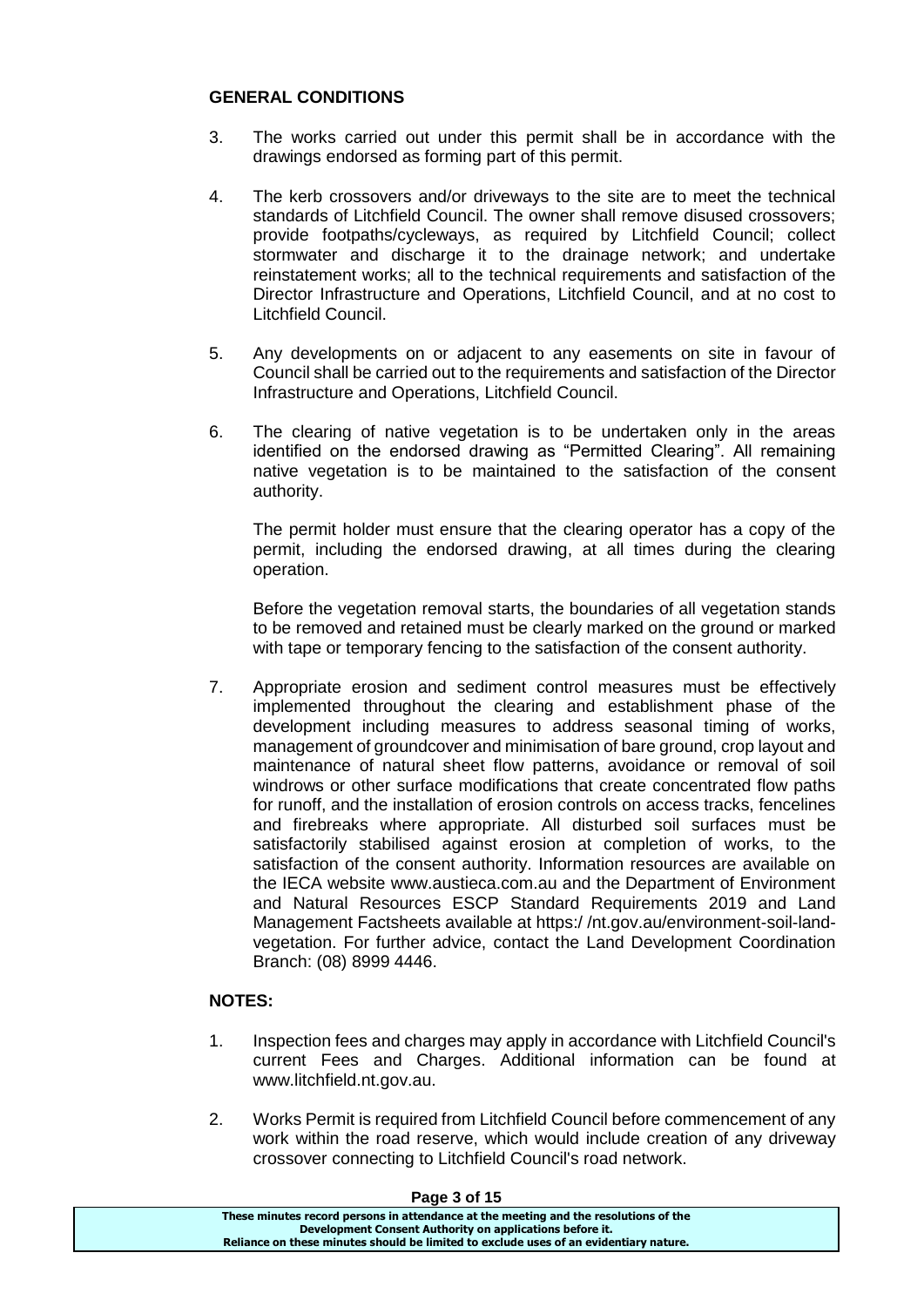- 3. Notwithstanding any approved plans, signs within Litchfield Council's municipal boundaries are subject to approval under Clause 6.7 of the NT Planning Scheme.
- 4. The proponent is reminded to avoid and/ or minimise potential environmental impacts of the proposed action. The following guidance indicates when the Northern Territory Environment Protection Authority (NT EPA) may have an interest in potential impacts:
- NT EPA Environmental Factors and Objectives https://ntepa.nt.gov.au/ data/ assets/ pdf file/ 0005/ 546791/guideline environmental factors objectives.pdf Referring a Proposal to the NT EPA https:/ / ntepa.nt.gov.au/ data/ assets/ pdf file/ 0011/ 570872/ guideline referring proposal to ntepa.pdf
- 5. There are statutory obligations under the *Waste Management and Pollution Control Act 1998* (the Act), that require all persons to take all measures that are reasonable and practicable to prevent or minimise pollution or environmental harm and reduce the amount of waste. The proponent is required to comply at all times with the Act, including the General Environmental Duty under section 12 of the Act. There is also requirement to obtain an authorisation prior to conducting any of the activities listed in Schedule 2 of the Act.
- 6. Guidelines to assist proponents to avoid environmental impacts are available on the Northern Territory Environment Protection Authority (NT EPA) website at: https:/ / ntepa.nt.gov.au/ waste-pollution/ guidelines/ guidelines. The proponent is advised to take notice of the attached Schedule of Environmental considerations. The Act, administered by the NT EPA, is separate to and not reduced or affected in any way by other legislation administered by other departments or authorities. The Environmental Operations Branch of the Environment Division may take enforcement action or issue statutory instruments should there be non-compliance with the Act. Any queries in relation to this matter should be directed to Michael Browne, Planning Team Leader, on (08) 8924 4149 or by email via: eia.ntepa@nt.gov.au.

## **REASONS FOR THE DECISION**

1. Pursuant to section 51(a) of the *Planning Act 1999,* the consent authority must take into consideration the planning scheme that applies to the land to which the application relates.

The use of land in Zone R (Rural) for fodder production and grazing of cattle accords with the purpose of the Zone and does not require irrigation. The Department of Environment and Natural Resources (DENR) Flora and Fauna Division supports the applicants approach to retaining a buffer to the riparian zone that exceeds the standard requirement of 25m to first order streams. The revegetation proposed by the applicant will over time increase the extent of native vegetation on the property. It is considered that the proposed buffer of 50m to the property boundary is acceptable as the land has been cleared for a number of years and the landowner intends to revegetate within the buffers. The affected boundaries adjoin land which is primarily cleared on three sides and a railway line.

**Page 4 of 15**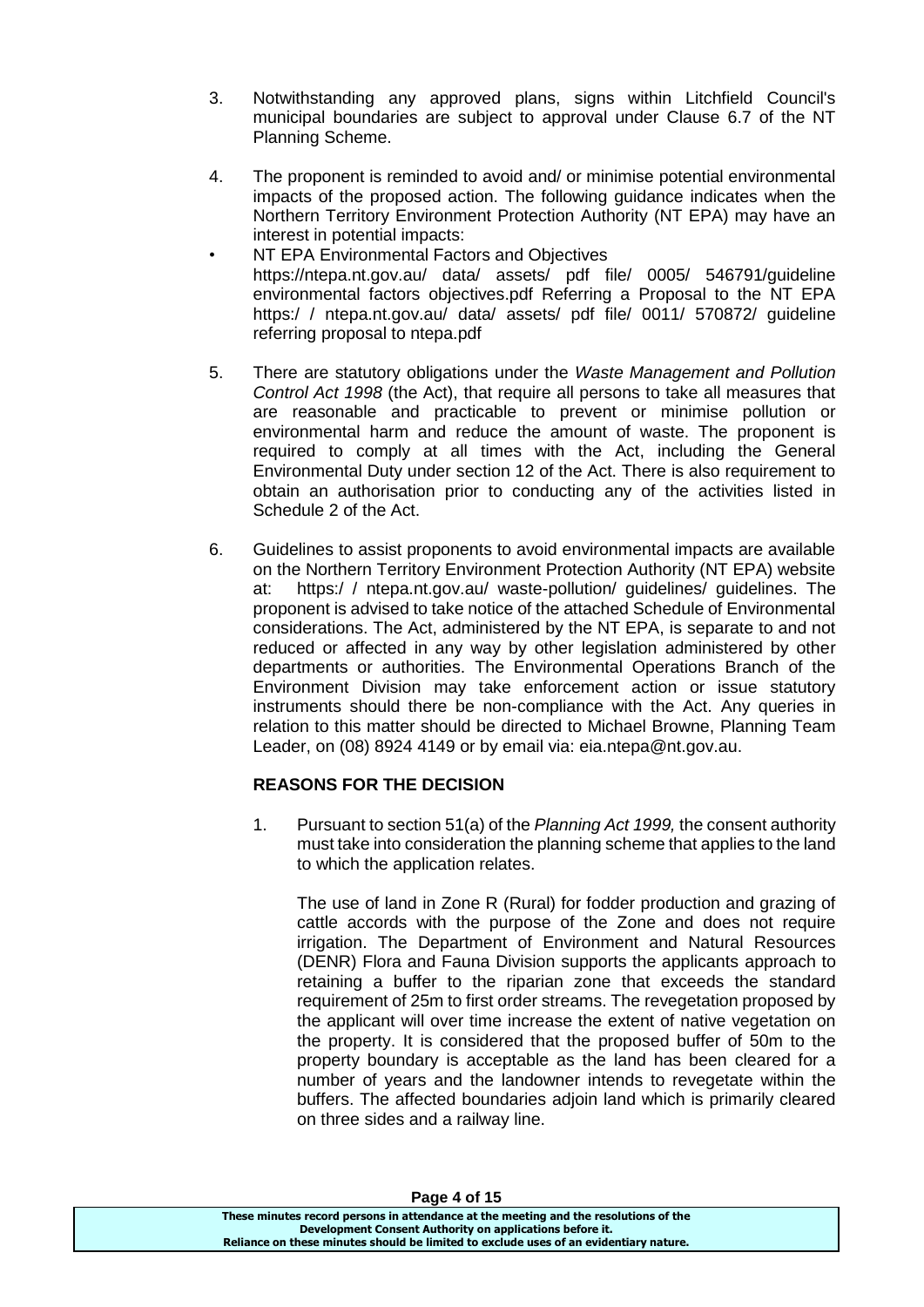2. Pursuant to section 51(j) of the *Planning Act 1999*, the consent authority must take into consideration the capability of the land to which the proposed development relates to support the proposed development and the effect of the development on the land and on other land, the physical characteristics of which may be affected by the development.

The Department of Environment and Natural Resources has determined that the land is capable of supporting the proposed use, being the cultivation of fodder for hay without requiring irrigation.

3. Pursuant to section 51(n) of the *Planning Act 1999*, the consent authority must take into consideration the potential impact on the existing and future amenity of the area in which the land is situated The development would not be expected to impact existing and future amenity and is supported by the Litchfield Council.

**ACTION:** Notice of Consent and Development Permit

### **ITEM 2 PA2019/0402 INDEPENDENT UNIT IN EXCESS OF 80M2 LOT 18 (375) WHITEWOOD ROAD, HOWARD SPRINGS, HUNDRED OF BAGOT**

**APPLICANT** Tropics Consultancy Group

Mr Gerard Rosse (Tropics Consultancy Group) attended.

Submitter Litchfield Council represented by Rodney Jessup attended.

**RESOLVED** That, the Development Consent Authority vary the requirements of Clause 7.10.4 **200/19** (Independent Units) of the Northern Territory Planning Scheme, and pursuant to section 53(a) of the *Planning Act 1999*, consent to the application to develop Lot 18 (375) Whitewood Road, Hundred of Bagot for the purpose of an independent unit in excess of 80m<sup>2</sup>, subject to the following conditions:

### **GENERAL CONDITIONS**

- 1. The works carried out under this permit shall be in accordance with the drawings endorsed as forming part of this permit.
- 2. The owner of the land must enter into agreements with the relevant authorities for the provision of water supply and electricity facilities, to the development shown on the endorsed plan in accordance with the authorities requirements and relevant legislation at the time.
- 3. Any developments on or adjacent to any easements on site shall be carried out to the requirements of the relevant service authority to the satisfaction of the consent authority.
- 4. A schematic plan demonstrating the on-site collection of stormwater and its discharge into the Litchfield Council's stormwater drainage system shall be submitted to and approved by the Litchfield Council, to the satisfaction of the consent authority. The plan shall include details of site levels and Council's stormwater drain connection point/s. The plan shall also indicate how stormwater will be collected on the site and connected underground to Council's system.

| Page 5 or 15                                                                          |  |  |
|---------------------------------------------------------------------------------------|--|--|
| These minutes record persons in attendance at the meeting and the resolutions of the  |  |  |
| Development Consent Authority on applications before it.                              |  |  |
| Reliance on these minutes should be limited to exclude uses of an evidentiary nature. |  |  |

### **Page 5 of 15**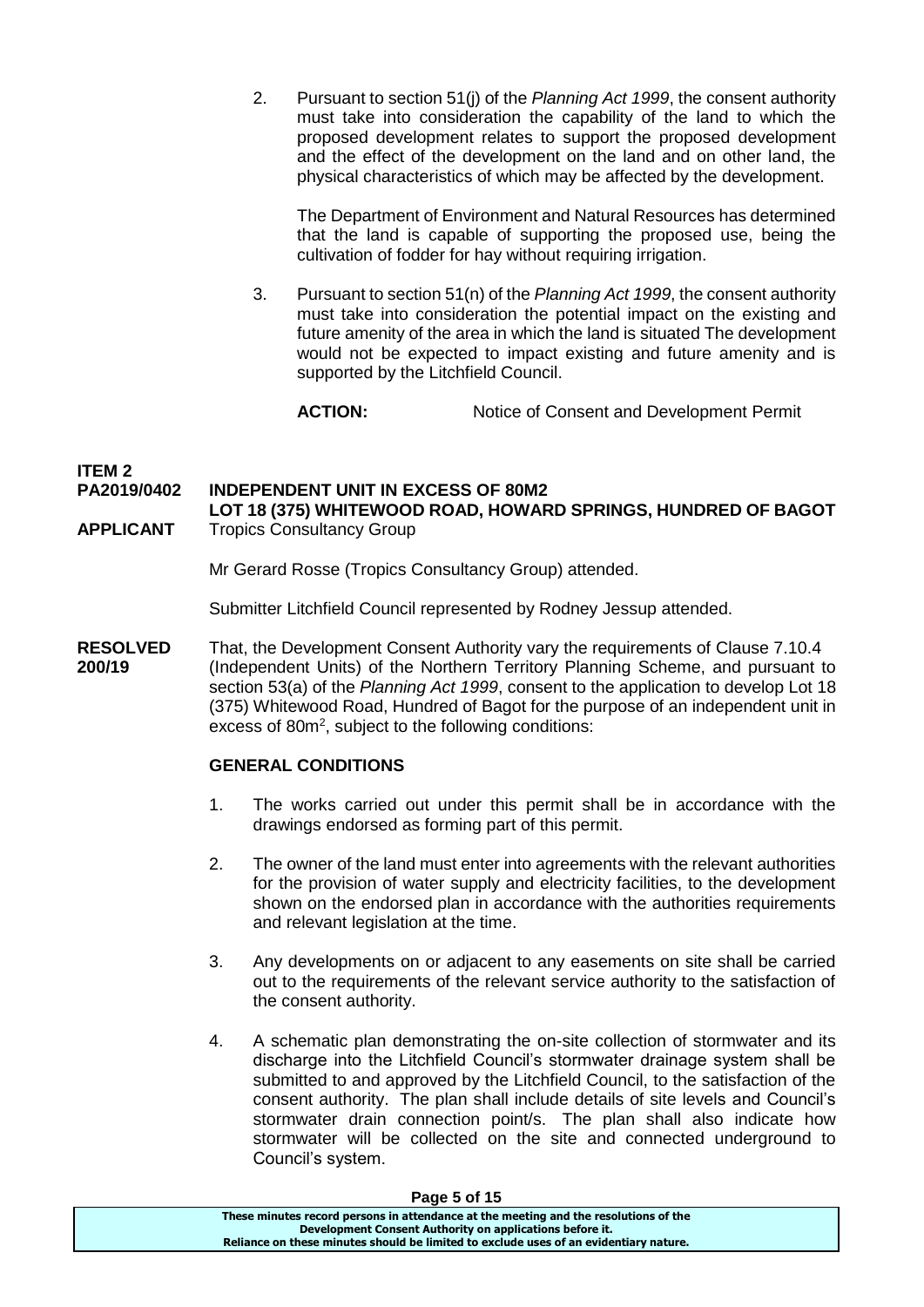- 5. Stormwater is to be collected and discharged into the drainage network to the technical standards of and at no cost to the Litchfield Council to the satisfaction of the consent authority.
- 6. The kerb crossovers and driveways to the site approved by this permit are to meet the technical standards of the Litchfield Council, to the satisfaction of the consent authority.
- 7. No fence, hedge, tree or other obstruction exceeding a height of 0.6m is to be planted or erected so that it would obscure sight lines at the junction of the driveway and the public street.

## **NOTES:**

- 1. The Power and Water Corporation advises that the Water and Sewer Services Development Section [\(landdevelopmentnorth@powerwater.com.au\)](mailto:landdevelopmentnorth@powerwater.com.au) and Power **Network** Engineering Section [\(powerconnections@powerwater.com.au\)](mailto:powerconnections@powerwater.com.au) should be contacted via email a minimum of 1 month prior to construction works commencing in order to determine the Corporation's servicing requirements, and the need for upgrading of on-site and/or surrounding infrastructure.
- 2. A "Permit to Work Within a Road Reserve" may be required from Litchfield Council before commencement of any work within the road reserve, which would include creation of any driveway crossover connecting to Council's road network.
- 3. Notwithstanding any approved plans, signs within Litchfield Council's municipal boundaries are subject to approval under Clause 6.7 (Signs) of the Northern Territory Planning Scheme.
- 4. If you choose nbn to service your development, you will need to enter into a development agreement with nbn. The first step is to register the development via [http://www.nbnco.com.au/develop-or-plan-with-the](http://www.nbnco.com.au/develop-or-plan-with-the-nbn/new-developments.html)[nbn/new-developments.html](http://www.nbnco.com.au/develop-or-plan-with-the-nbn/new-developments.html) once registered nbn will be in contact to discuss the specific requirements for the development. Nbn requires you to apply at least 3 months before any civil works commence. All telecommunications infrastructure should be built to nbn guidelines found at [http://www.nbnco.com.au/develop-or-plan-with-the-nbn/new](http://www.nbnco.com.au/develop-or-plan-with-the-nbn/new-developments/builders-designers.html)[developments/builders-designers.html](http://www.nbnco.com.au/develop-or-plan-with-the-nbn/new-developments/builders-designers.html)

## **REASONS FOR THE DECISION**

1. Pursuant to section 51(a) of the *Planning Act 1999,* the consent authority must take into consideration the planning scheme that applies to the land to which the application relates.

The Northern Territory Planning Scheme applies to the land to which the application relates. The application was assessed against Clauses 2.7 (Reference to Policy – The Litchfield Subregional Land Use Plan 2016), 5.19 (Zone RL – Rural Living), 6.5.1 (Parking Requirements), 7.1 (Residential Density and Height Limitations), 7.3 (Building Setbacks of Residential Buildings and Ancillary Structures), 7.5 (Private Open Space), 7.10.4 (Independent Units), and does not comply with clause 7.10.4.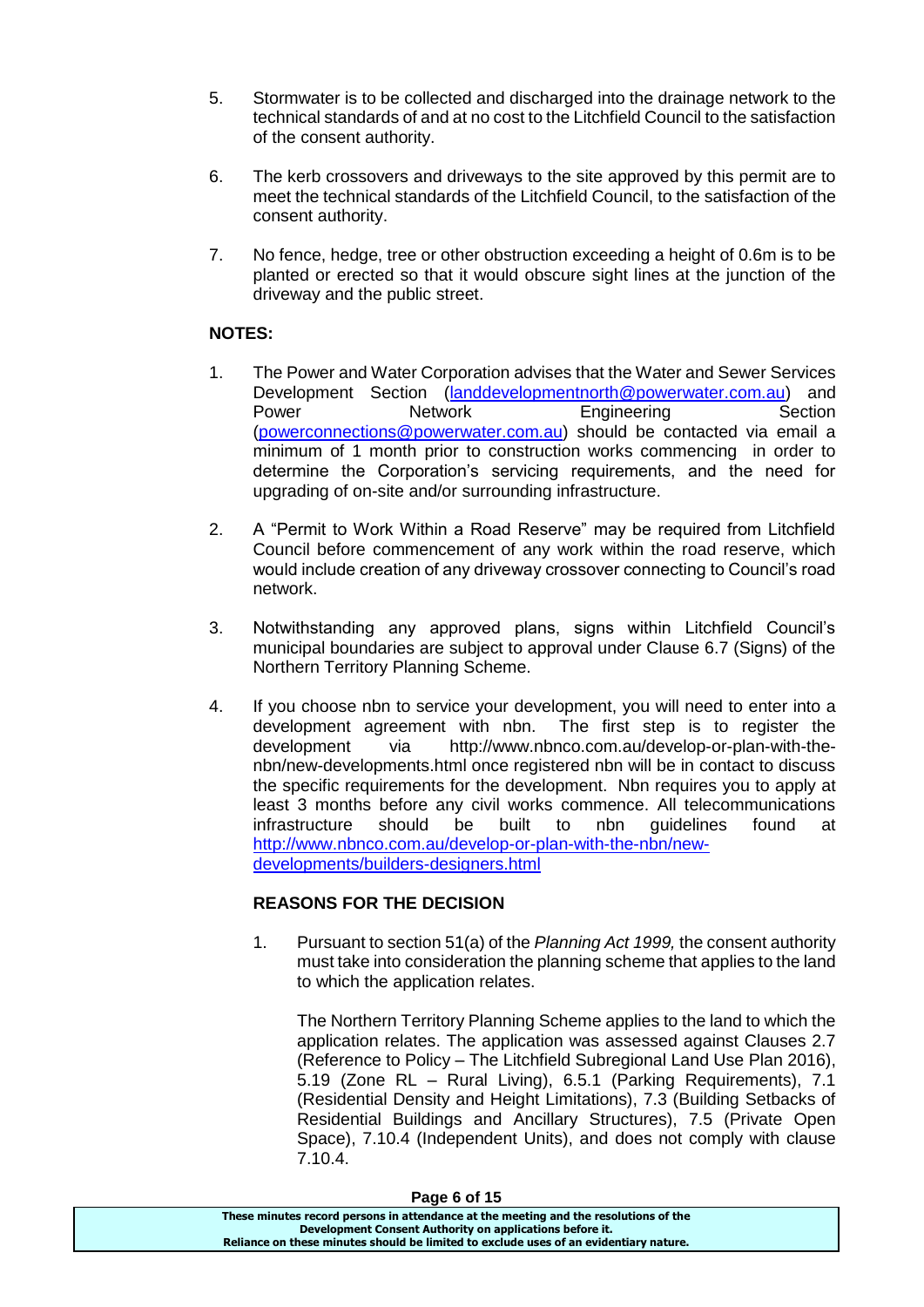The primary purpose of Zone RL (Rural Living) is to provide for lowdensity rural living and a range of rural land uses including agriculture and horticulture.

The independent unit is for residential purposes ancillary to the single dwelling use on the land and is consistent with the primary purpose of the zone in providing for low-density rural living.

The proposal has been assessed against the relevant clauses of the Northern Territory Planning Scheme and does not comply with Clause 7.10.4 (Independent Units).

The primary purpose of this clause is to ensure that an independent unit does not detrimentally impact on the amenity of adjoining and nearby property and remains ancillary to the single dwelling on a site.

The maximum floor area of an independent unit in Zone RL (Rural Living) shall not exceed 80m<sup>2</sup>. The proposed floor area of the independent unit is 114m<sup>2</sup>.

It is considered that the independent unit does not detrimentally impact on the amenity of adjoining and nearby properties as:

- The boundary setbacks of 58m to the front and 25m to the closest side boundary far exceed the minimum setback requirement of 10m to all boundaries.
- The location of private open space and the carport is located centrally on the lot as to not unduly affect neighbouring residential amenity or overlooking from neighbouring lots.
- The impacts of overlooking of adjoining neighbours from this ground level dwelling are negligible.
- There is existing established landscaping providing a visual barrier from the street frontage and neighbouring properties.
- The independent unit will remain ancillary to the single dwelling on the site and is expected to have a lower impact on residential amenity to the neighbouring properties then the previous use as a single dwelling.
- The proposed independent unit is currently an existing single dwelling that complies with the NT Planning Scheme and is to become an independent unit with a floor area 34m<sup>2</sup> greater than the maximum permitted area of 80m<sup>2</sup>, by virtue of the landowners' intention to construct a new larger dwelling.
- The independent unit is appropriate to the site, having regard to the potential impact of the independent unit on the amenity of adjoining and nearby properties.
- 2. Pursuant to section 51(j) of the *Planning Act 1999*, the consent authority must take into consideration the capability of the land to which the proposed development relates to support the proposed development and the effect of the development on the land and on other land, the physical characteristics of which may be affected by the development.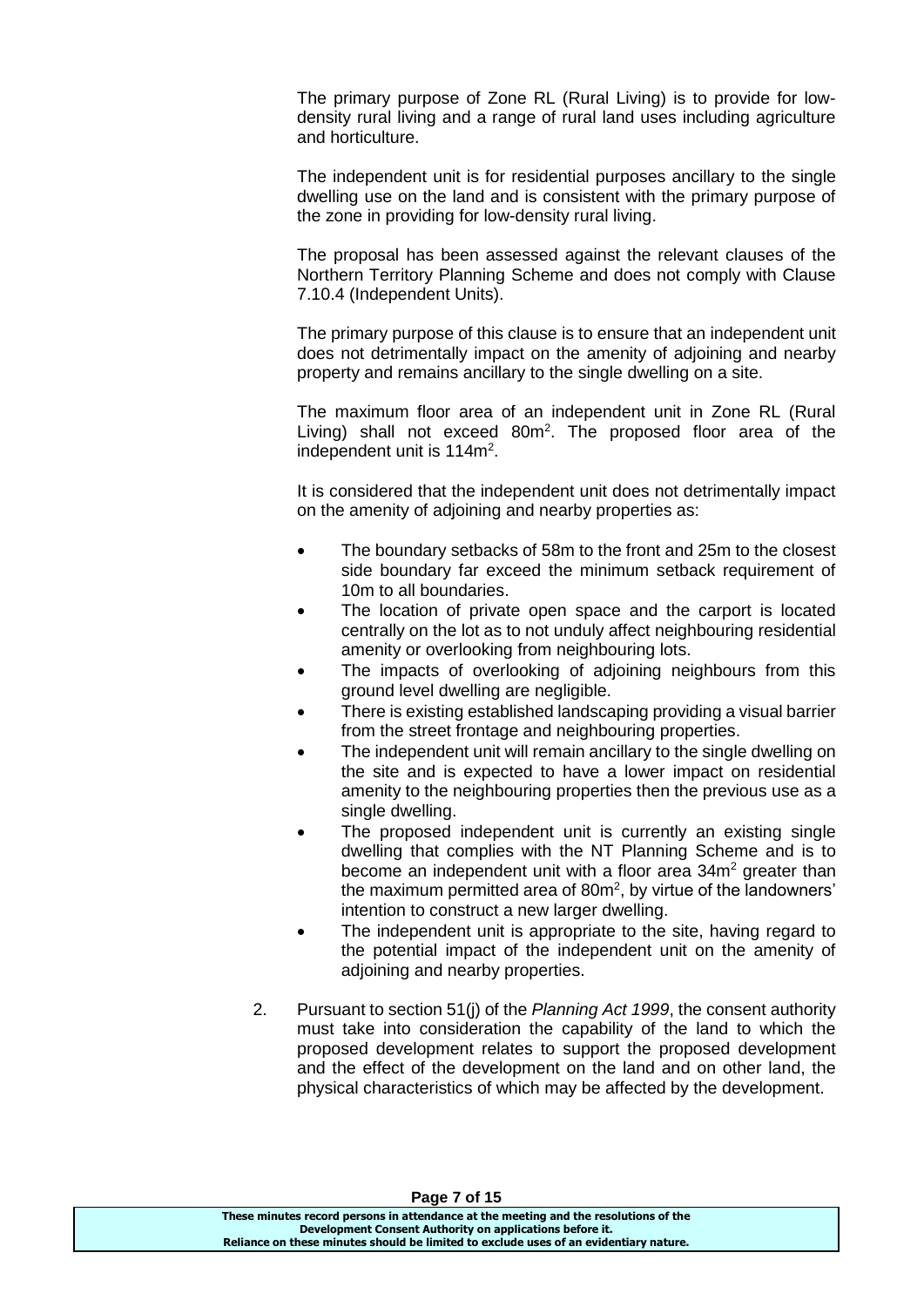The land has access to reticulated power and water services, and has an effluent system that is capable of supporting the proposed development. The independent unit is not within a defined flood area and is considered capable of supporting the proposed development.

Additionally, the Department of Environment and Natural Resources did not raise any issues of concern in relation to land capability.

### **ACTION:** Notice of Determination

**NOTE**: Authority member Mr Adam Twomey abstained from voting on this application.

# **ITEM 3**

## **PA2019/0430 ALTERATIONS AND ADDITIONS TO AN EXISTING HOLIDAY RESORT (INCLUDING GAMING ROOM)**

### **SECTION 3277 (901) STUART HIGHWAY, HOLTZE, HUNDRED OF BAGOT APPLICANT** Goldbox

Mr Paul Winter attended on behalf of Goldbox.

**RESOLVED** That, pursuant to section 53(a) of the *Planning Act 1999*, the Development Consent **201/19** Authority consent to the application to develop Section 3277 (901) Stuart Highway, Hundred of Bagot for the purpose of alterations and additions to an existing 'holiday resort' (sports bar and gaming room), subject to the following conditions:

### **GENERAL CONDITIONS**

- 1. The works carried out under this permit shall be in accordance with the drawings endorsed as forming part of this permit.
- 2. Any developments on or adjacent to any easements on site shall be carried out to the requirements of the relevant service authority to the satisfaction of the consent authority.
- 3. The owner of the land must enter into agreements with the relevant authorities for the provision of water supply, sewerage and electricity facilities to the development shown on the endorsed plan in accordance with the authorities' requirements and relevant legislation at the time.
- 4. Before the use of the development starts, the area*s* set-aside for the parking of vehicles and access lanes as shown on the endorsed plans must be:
- (a) constructed;
- (b) properly formed to such levels that they can be used in accordance with the plans;
- (c) surfaced with an all-weather-seal coat;
- (d) drained;
- (e) line marked to indicate each car space and all access lanes; and
- (f) clearly marked to show the direction of traffic along access lanes and driveways to the satisfaction of the consent authority. Car spaces, access lanes and driveways must be kept available for these purposes at all times.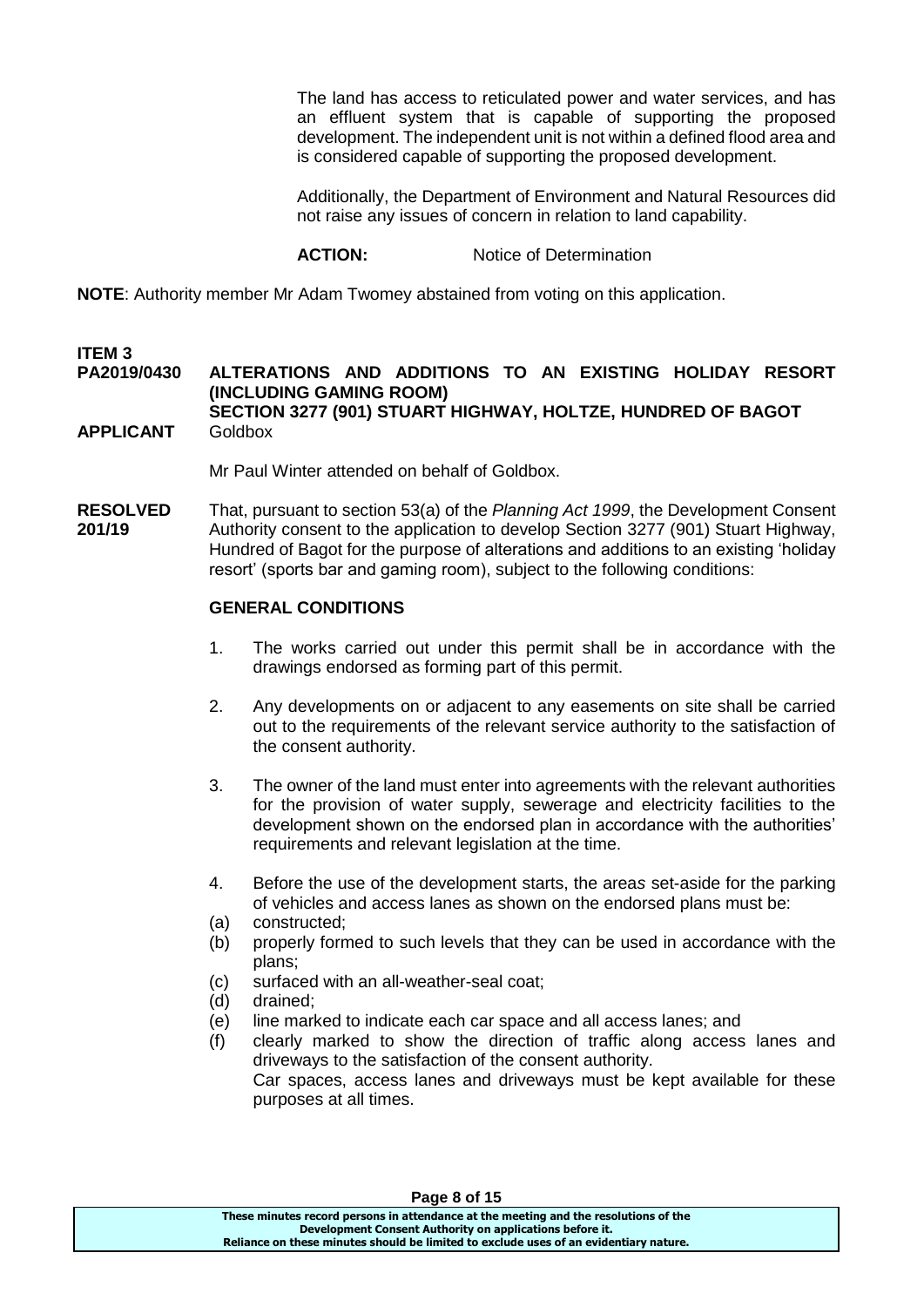- 5. The car parking shown on the endorsed plan must be available at all times for the exclusive use of the occupants of the development and their visitors/ clients.
- 6. The loading and unloading of goods from vehicles must only be carried out on the land within the designated loading bay and must not disrupt the circulation and parking of vehicles on the land.

### **NOTES:**

- 1. The Power and Water Corporation advises that the Water and Sewer Services Development Section [\(landdevelopmentnorth@powerwater.com.au\)](mailto:landdevelopmentnorth@powerwater.com.au) and Power Network Engineering Section [\(powerconnections@powerwater.com.au\)](mailto:powerconnections@powerwater.com.au) should be contacted via email a minimum of 1 month prior to construction works commencing in order to determine the Corporation's servicing requirements, and the need for upgrading of on-site and/or surrounding infrastructure.
- 2. Notwithstanding any approved plans, signs within Litchfield Council's municipal boundaries are subject to approval under Clause 6.7 (Signs) of the Northern Territory Planning Scheme.

### **REASONS FOR THE DECISION**

1. Pursuant to section 51(a) of the *Planning Act 1999,* the consent authority must take into consideration the planning scheme that applies to the land to which the application relates.

Section 3277 is 3.15ha of land within Zone TC (Tourist Commercial) and is developed as the Free Spirit Resort.

The application proposes a partial internal fit out of the existing main building footprint, for the use of a gaming room and sports bar.

The proposal is considered a partial change of use from 'restaurant' to 'hotel' and has been assessed against Clause 6.5.1 (Parking Requirements), Clause 6.5.3 (Parking Layout), Clause 6.6 (Loading Bays) and Clause 8.2 (Commercial and other developments in Zones HR, CV, CB, C, SC, TC, OR, CP, FD and T) of the Northern Territory Planning Scheme and complies.

2. Pursuant to section 51(j) of the *Planning Act 1999*, the consent authority must take into consideration the capability of the land to which the proposed development relates to support the proposed development and the effect of the development on the land and on other land, the physical characteristics of which may be affected by the development.

The land is considered capable of supporting the proposed changes to the existing tourist commercial use. The Department of Environment and Natural Resources did not raise any issues of concern in relation to the application.

3. Pursuant to section 51(n) of the *Planning Act 1999*, the consent authority must take into consideration the potential impact on the existing and future amenity of the area in which the land is situated

### **Page 9 of 15**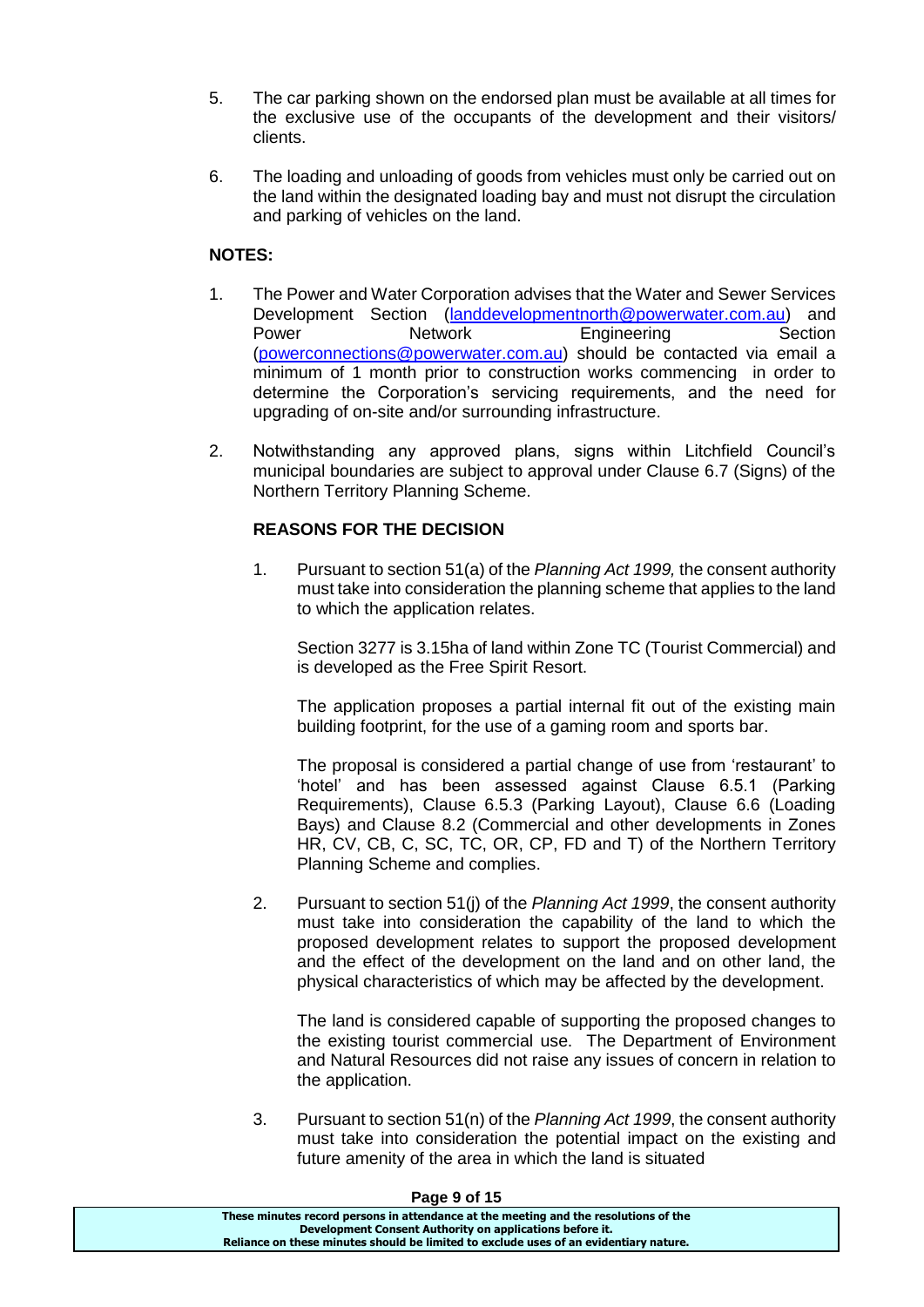The internal change of use for a gaming room and sports bar is subject to the applicable licencing requirements and is not expected to impact on the existing amenity of the site.

## **ACTION:** Notice of Consent and Development Permit

### **ITEM 4 PA2019/0337 CONCURRENT APPLICATION - REZONE FROM ZONE R (RURAL) TO ZONE RL (RURAL LIVING) AND SUBDIVISION TO CREATE THREE LOTS LOT 3321 (50) SECRETT ROAD, KNUCKEY LAGOON, HUNDRED OF BAGOT APPLICANT** Earl James and Associates

Mr Kevin Dodd (Earl James and Associates) attended.

**RESOLVED** Pursuant to section 30P(1)(a) of the *Planning Act 1999*, the consent authority **202/19** makes a preliminary decision that, if the Minister were to approve the amendment proposal to rezone Lot 3321 (50) Secrett Road, Hundred of Bagot that it would be likely to determine to consent to the development under section 30W(1)(a) of the *Planning Act 1999* conditionally for the purpose of a subdivision to create three lots subject to the following conditions:

### **CONDITION PRECEDENT**

1. Prior to the endorsement of plans and prior to the commencement of works, a schematic plan demonstrating the on-site collection of stormwater and its discharge into the Litchfield Council's stormwater drainage system shall be submitted to and approved by the Litchfield Council, to the satisfaction of the consent authority. The plan shall include details of site levels and Council's stormwater drain connection point/s. The plan shall also indicate how stormwater will be collected on the site and connected underground to Council's system.

### **GENERAL CONDITIONS**

- 2. The works carried out under this permit shall be in accordance with the drawings endorsed as forming part of this permit.
- 3. The owner of the land must enter into agreements with the relevant authorities for the provision of water supply and electricity facilities to each lot shown on the endorsed plan in accordance with the authorities requirements and relevant legislation at the time.
- 4. Stormwater is to be collected and discharged into the drainage network to the technical standards of and at no cost to the Litchfield Council to the satisfaction of the consent authority.
- 5. Engineering design and specifications for the proposed and affected roads, street lighting, stormwater drainage, site earthworks, vehicular access, pedestrian/ cycle corridors and streetscaping are to be to the technical requirements of the Litchfield Council, to the satisfaction of the consent authority and all approved works constructed at the owner's expense.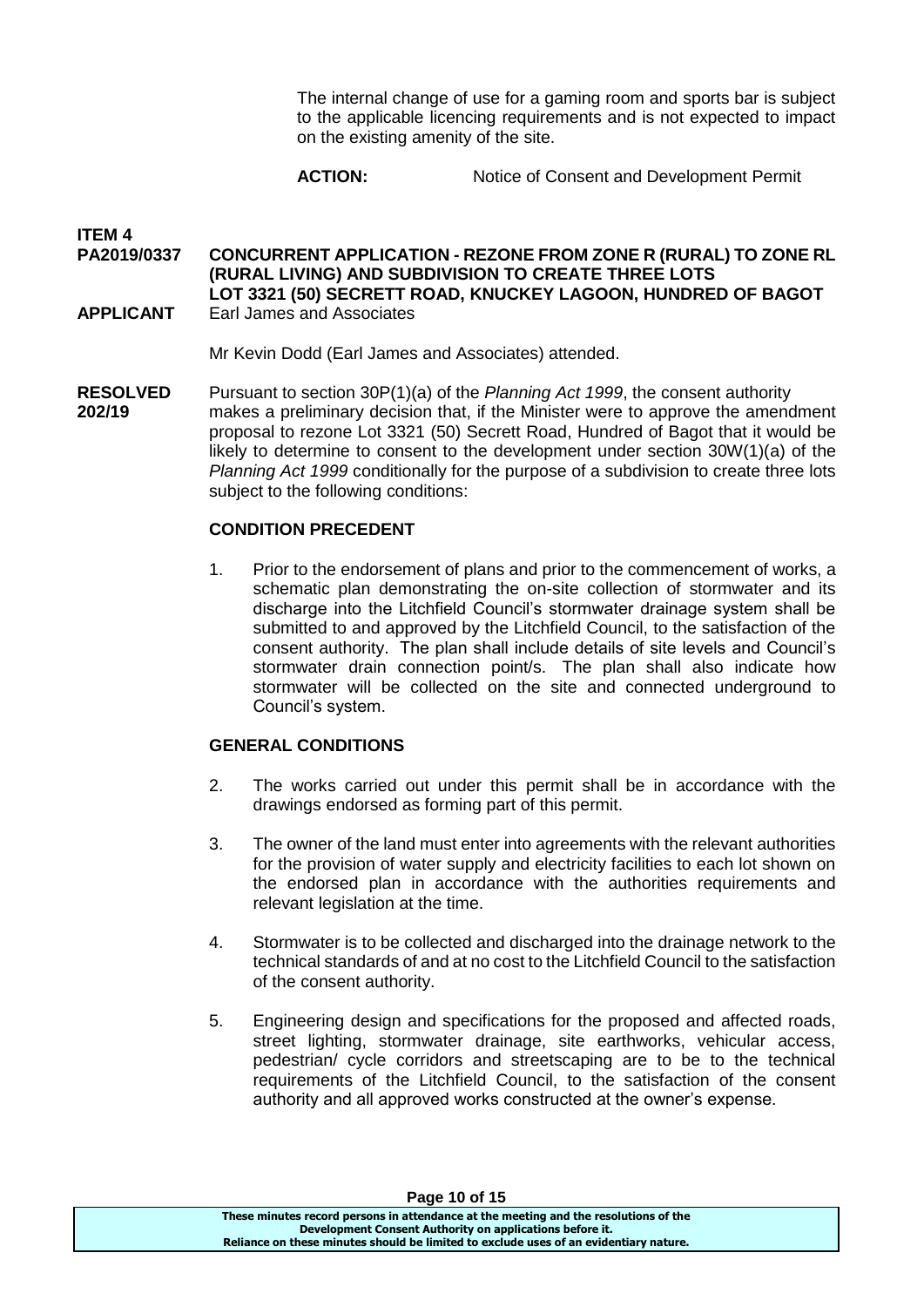- 6. The kerb crossovers and driveways to the site approved by this permit are to meet the technical standards of the Litchfield Council, to the satisfaction of the consent authority.
- 7. No polluted and/or sediment laden run-off is to be discharged directly or indirectly into the Litchfield Council's drains or to any watercourse.
- 8. Appropriate erosion and sediment control measures must be effectively implemented throughout the construction phase of the development (including clearing and early works) and all disturbed soil surfaces must be satisfactorily stabilised against erosion at completion of works, to the satisfaction of the consent authority. Information resources are available on the IECA website [www.austieca.com.au](http://www.austieca.com.au/) and the Department of Environment and Natural Resources ESCP Standard Requirements 2019 and Land Management Factsheets available a[t https://nt.gov.au/environment/soil-land-vegetation.](https://nt.gov.au/environment/soil-land-vegetation) For further advice, contact the Land Development Coordination Branch: (08) 8999 4446.
- 9. Before the use commences the owner must, in accordance with Part 6 of the *Planning Act 1999*, pay a monetary contribution to Litchfield Council for the upgrade of local infrastructure, in accordance with its Development Contribution Plan. Note: This monetary contribution can be made at any time during or at completion of the subdivision by contacting Litchfield Council [https://www.litchfield.nt.gov.au/.](https://www.litchfield.nt.gov.au/)

## **NOTES:**

- 1. The Power and Water Corporation advises that the Water and Sewer Services Development Section [\(landdevelopmentnorth@powerwater.com.au\)](mailto:landdevelopmentnorth@powerwater.com.au) and Power Network Engineering Section [\(powerconnections@powerwater.com.au\)](mailto:powerconnections@powerwater.com.au) should be contacted via email a minimum of 1 month prior to construction works commencing in order to determine the Corporation's servicing requirements, and the need for upgrading of on-site and/or surrounding infrastructure.
- 2. For the purposes of best practice land management and environmental protection it is recommended that a Type 1 Erosion and Sediment Control Plan (ESCP) be developed in accordance with the Department of Environment and Natural Resources ESCP Standard Requirements 2019 available at [https://nt.gov.au/environment/soil-land-vegetation.](https://nt.gov.au/environment/soil-land-vegetation) The ESCP should be prepared prior to commencement of works and implemented during the construction phase (including clearing and early works); and all disturbed soil surfaces should be satisfactorily stabilised against erosion at completion of works. For further advice, contact the Land Development Coordination Branch: (08) 8999 4446.
- 3. There are statutory obligations under the *Waste Management and Pollution Control Act 1998* (the Act), that require all persons to take all measures that are reasonable and practicable to prevent or minimise pollution or environmental harm and reduce the amount of waste. The proponent is required to comply at all times with the Act, including the General Environmental Duty under Section 12 of the Act. There is also a requirement to obtain an authorisation prior to conducting any of the activities listed in Schedule 2 of the Act. Guidelines to assist proponents to avoid environmental impacts are available on the Northern Territory Environment Protection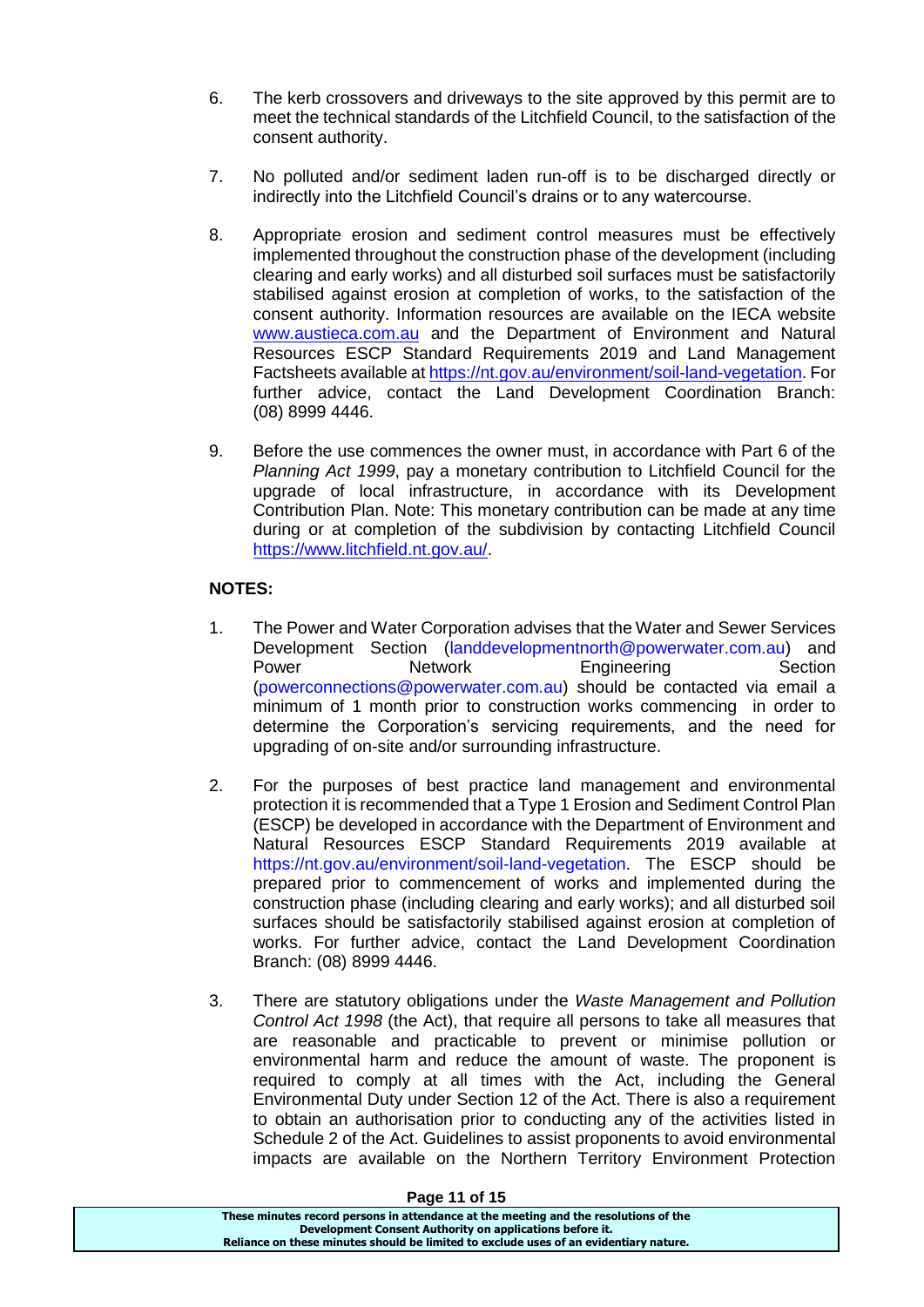Authority website at http://ntepa.ntg.gov.au/wastepollution/guidelines/guidelines.

The proponent is advised to take notice of the attached Schedule of Environmental Considerations.

The Act, administered by the Northern Territory Environment Protection Authority, is separate to and not reduced or affected in any way by other legislation administered by other Departments or Authorities. The Environment Operations Branch of the Environment Division may take enforcement action or issue statutory instruments should there be non-compliance with the Act.

- 4. A "Permit to Work Within a Road Reserve" may be required from Litchfield Council before commencement of any work within the road reserve, which would include creation of any driveway crossover connecting to Council's road network.
- 5. Notwithstanding any approved plans, signs within Litchfield Council's municipal boundaries are subject to approval under Clause 6.7 (Signs) of the Northern Territory Planning Scheme.
- 6. If you choose nbn to service your development, you will need to enter into a development agreement with nbn. The first step is to register the development via [http://www.nbnco.com.au/develop-or-plan-with-the](http://www.nbnco.com.au/develop-or-plan-with-the-nbn/new-developments.html)[nbn/new-developments.html](http://www.nbnco.com.au/develop-or-plan-with-the-nbn/new-developments.html) once registered nbn will be in contact to discuss the specific requirements for the development. Nbn requires you to apply at least 3 months before any civil works commence. All telecommunications infrastructure should be built to nbn guidelines found at [http://www.nbnco.com.au/develop-or-plan-with-the-nbn/new](http://www.nbnco.com.au/develop-or-plan-with-the-nbn/new-developments/builders-designers.html)[developments/builders-designers.html](http://www.nbnco.com.au/develop-or-plan-with-the-nbn/new-developments/builders-designers.html)

### **REASONS FOR THE DECISION**

1. Pursuant to sections 30P(2)(a) and (b) of the *Planning Act 1999,* the consent authority must take into account any planning scheme that applies to the land to which the application relates and the amendment proposal contained within the application.

The Northern Territory Planning Scheme (the Scheme) applies to the land to which the application relates. The application was assessed against Clauses 2.7 (Reference to Policy – Darwin Regional Land Use Plan 2015 – Litchfield Subregional land Use Plan 2016), 2.8 (Reference to Guidelines – Northern Territory Land Suitability Guidelines), 5.19 (Rural Living), 11.1.1 (Minimum Lot Sizes and Requirements), 11.4.1 (Sight Characteristics in Subdivision of Rural Land or Unzoned Land for lots of 1ha or Greater), 11.4.2 (Infrastructure in Subdivision of Rural and Unzoned Land), and 11.4.3 (Lot Size and Configuration in Subdivision of Rural and Unzoned land).

The primary purpose of Zone RL is to provide for low-density rural living and a range of rural land uses including agriculture and horticulture. If lots are unsewered, provision for the disposal of effluent must be made onsite so that the effluent does not pollute ground or surface waters.

**These minutes record persons in attendance at the meeting and the resolutions of the Development Consent Authority on applications before it. Reliance on these minutes should be limited to exclude uses of an evidentiary nature.**

#### **Page 12 of 15**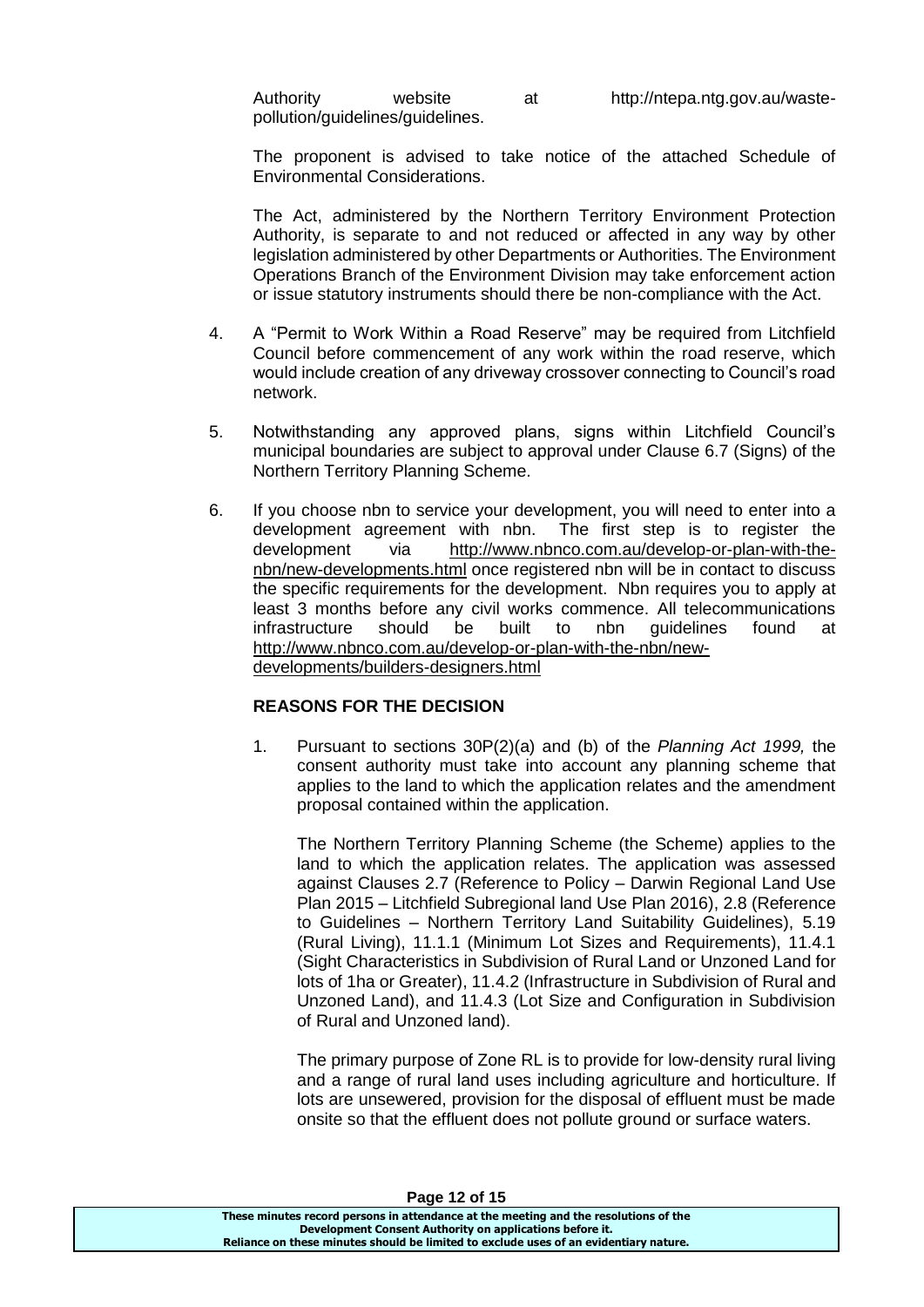The subdivision is to facilitate future residential development. Each lot has a minimum of 1ha of unconstrained land with unconstrained access from a public road and each lot achieves a normal subdivision configuration with a depth to width not exceeding 4:1.

The Department of Environment and Natural Resources did not raise concerns regarding the ability of the lots provide for an effluent disposal systems for residential use. However, raised concerns regarding the availability of groundwater to support the proposed development.

While groundwater is limited, there is access to reticulated water for domestic purposes and the development will require connection to reticulated water prior to the issuing of land titles. As such, groundwater is not required to support land capability.

The proposal has been assessed against the relevant clauses of the Northern Territory Planning Scheme and does not comply with Clause 11.4.2 (Infrastructure in Subdivision of Rural and Unzoned Land).

The purpose of Clause 11.4.2 (Infrastructure in Subdivision of Rural and Unzoned Land) is to ensure that subdivisions of rural and unzoned land are integrated with infrastructure, community services and facilities. Rural subdivision design should minimise disturbance through earthworks associated with the provision of infrastructure.

Roads in rural subdivision should provide direct access to lots and avoid battleaxe strips, however, where justified, battle axe strips should be not less than 10m wide and less than 250m in length.

The width and length of the lot limits the ability to create a subdivision layout that does not contain a battleaxe configuration. The proposed driveway access is slightly greater than the maximum 250m length requirement. While a reconfiguration of the lot layout could achieve compliance with the battleaxe driveway length, the width of the driveway would be reduced to maintain the minimum 2ha lot sizes.

Justification for having a driveway access greater than 250m in length is supported as:

- A width of 30m conform to council's road reserve width standards.
- Council support the driveway width of 30m.
- Providing a driveway width of 30m will allow for the future development of a road, as well as, the rear lot potential to be subdivided further in the future.

The Darwin Regional Land Use Plan (DRLUP) is a referenced document in the Northern Territory Planning Scheme, and provides a strategic framework to anticipate and manage future growth in the Darwin Region. The DRLUP presents a broad rational foundation for long term use and development of land and other natural resources, highlighting key regional policies that respond to the immediate and foreseeable issues associated with the region's natural environment and the human communities within it.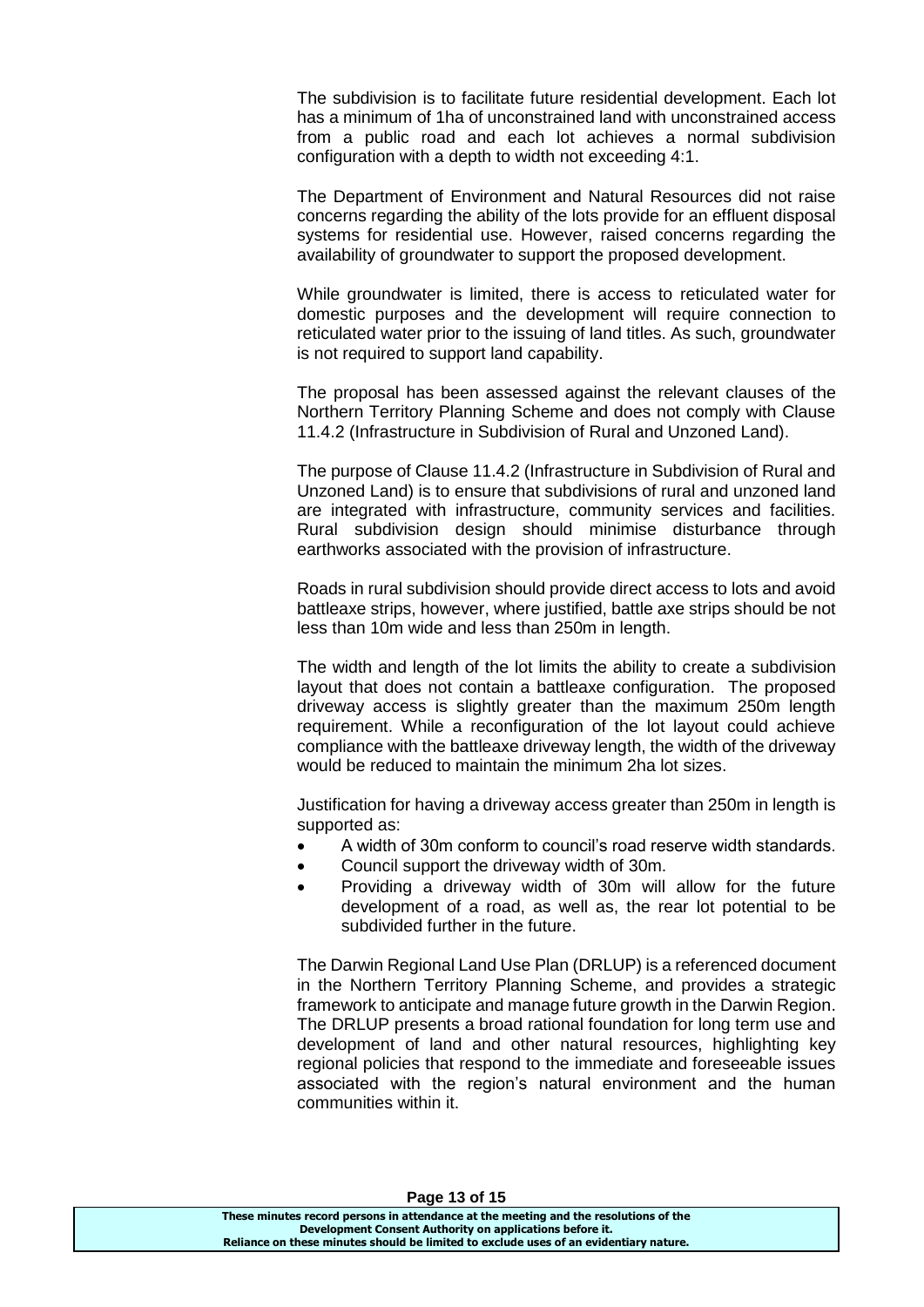The DRLUP endorses the continuation and ongoing development of rural lifestyle lots within the Litchfield municipality with an increase range of lot sizes particularly in rural activity centres.

Undeveloped sites within the broader rural lifestyle areas, particularly those located adjacent to transport networks and/or existing and identified activity centres, have the potential to provide increased housing choice within the context of the increasing focus on improving efficiencies and affordability.

The subdivision is located centrally between Casuarina, Darwin City and Palmerston. The approach to offer rural lifestyle lots in this location offers a practical response to predicted population growth in the rural areas. The location of the subdivision is generally consistent with the objectives for rural lifestyle areas in the DRLUP.

The Litchfield Subregional Land Use Plan (LSLUP) is a referenced document in the Northern Territory Planning Scheme and provides detailed planning specific to the Litchfield subregion and land use concept plans to guide development. The LSLUP includes land use policy that provides opportunities for urban growth in both the short and long term, whilst supporting the rural land uses and environment and respecting cultural heritage.

There is reticulated water and power available for the new lots. The lots are capable of supporting an effluent disposal system. There are no works impacting stormwater on adjoining parcels or up-stream/downstream flows.

It is anticipated that the proposal will not have a detrimental effect on residential amenity in the area and will maintain rural lifestyle choice. The proposal is consistent with the LSLUP and statement of policy for providing suitable land for subdivision for rural residential use.

2. Pursuant to Section 30P(2)(m) of the *Planning Act 1999*, the consent authority must take into consideration the potential impact on the existing and future amenity of the area in which the land is situated.

Rural residential lifestyle lots are anticipated within the area and is consistent with the existing zoning pattern. The neighbouring lots directly north and west are Zone RL (Rural Living). The adjoining Zone R (Rural) lots are considered as compatible adjoining zoning and is not expected to have any conflicting land use activities that would impact on the primary purpose of the zone to provide for rural residential, horticultural or agricultural uses.

The application to rezone the land is to facilitate a rural residential subdivision. The proposal is consistent with the capabilities of the land, provides for the continued enjoyment of the natural environment by the current residents whilst providing a balance of rural lifestyle for future residents.